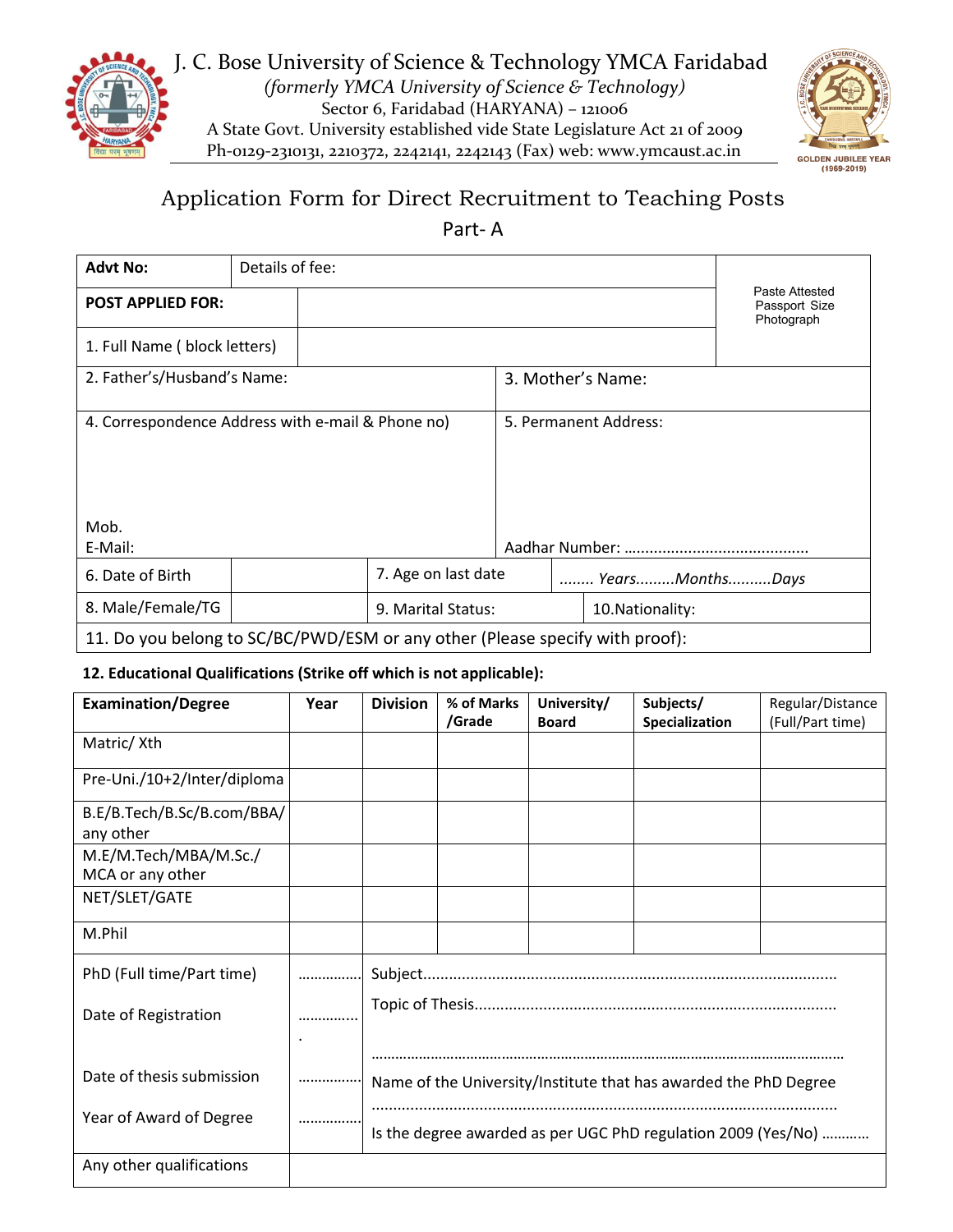### **13. Teaching/Professional/Research positions held (Give in chronological order starting with the present post)**

| Employer | Post held | <b>Pay Scale</b><br>/ Band | <b>Basic Pay</b><br>with GP | <b>Period of</b><br>employment<br>From<br>To |  | Nature of<br>duties/work/Teachi<br>ng/Research/other |
|----------|-----------|----------------------------|-----------------------------|----------------------------------------------|--|------------------------------------------------------|
|          |           |                            |                             |                                              |  |                                                      |
|          |           |                            |                             |                                              |  |                                                      |
|          |           |                            |                             |                                              |  |                                                      |
|          |           |                            |                             |                                              |  |                                                      |
|          |           |                            |                             |                                              |  |                                                      |

\*only full time experience will be considered.

| 14(a) Has there been any break in your career?, If so, give details thereof with reasons:                                                                                                               |         |           |                    |
|---------------------------------------------------------------------------------------------------------------------------------------------------------------------------------------------------------|---------|-----------|--------------------|
| b) Have you ever been punished during your service or convicted by a Court of Law? If so, give details?                                                                                                 |         |           |                    |
| c) Were you at any time declared medically unfit or asked to submit your resignation or discharged or dismissed?<br>If yes, give details in a separate sheet                                            |         |           |                    |
| 15 (a) Teaching experience (full-time) Institute/College/University:<br>(b) Research Experience:                                                                                                        |         |           |                    |
| (c) Any other Experience (Please specify):                                                                                                                                                              |         |           |                    |
| 16. Research contribution                                                                                                                                                                               | Awarded | submitted | <b>In Progress</b> |
| PhD guided                                                                                                                                                                                              |         |           |                    |
| M.Phil guided                                                                                                                                                                                           |         |           |                    |
| Master's                                                                                                                                                                                                |         |           |                    |
| Number of sponsored research projects                                                                                                                                                                   |         |           |                    |
| Number of consultancy projects                                                                                                                                                                          |         |           |                    |
| 17. Prizes/Medals/Awards/Honours (pl specify)                                                                                                                                                           |         |           |                    |
| 18. Extra-curricular activities, if any. Give details<br>of proficiency acquired and part taken in other<br>extra-curricular or social activities such as NCC,<br>public debates and social service etc |         |           |                    |
| 19. Have you studied Hindi up to Matric Standard?<br>20. Present Designation and Grade Pay __________                                                                                                   | Yes/No  |           |                    |
|                                                                                                                                                                                                         |         |           |                    |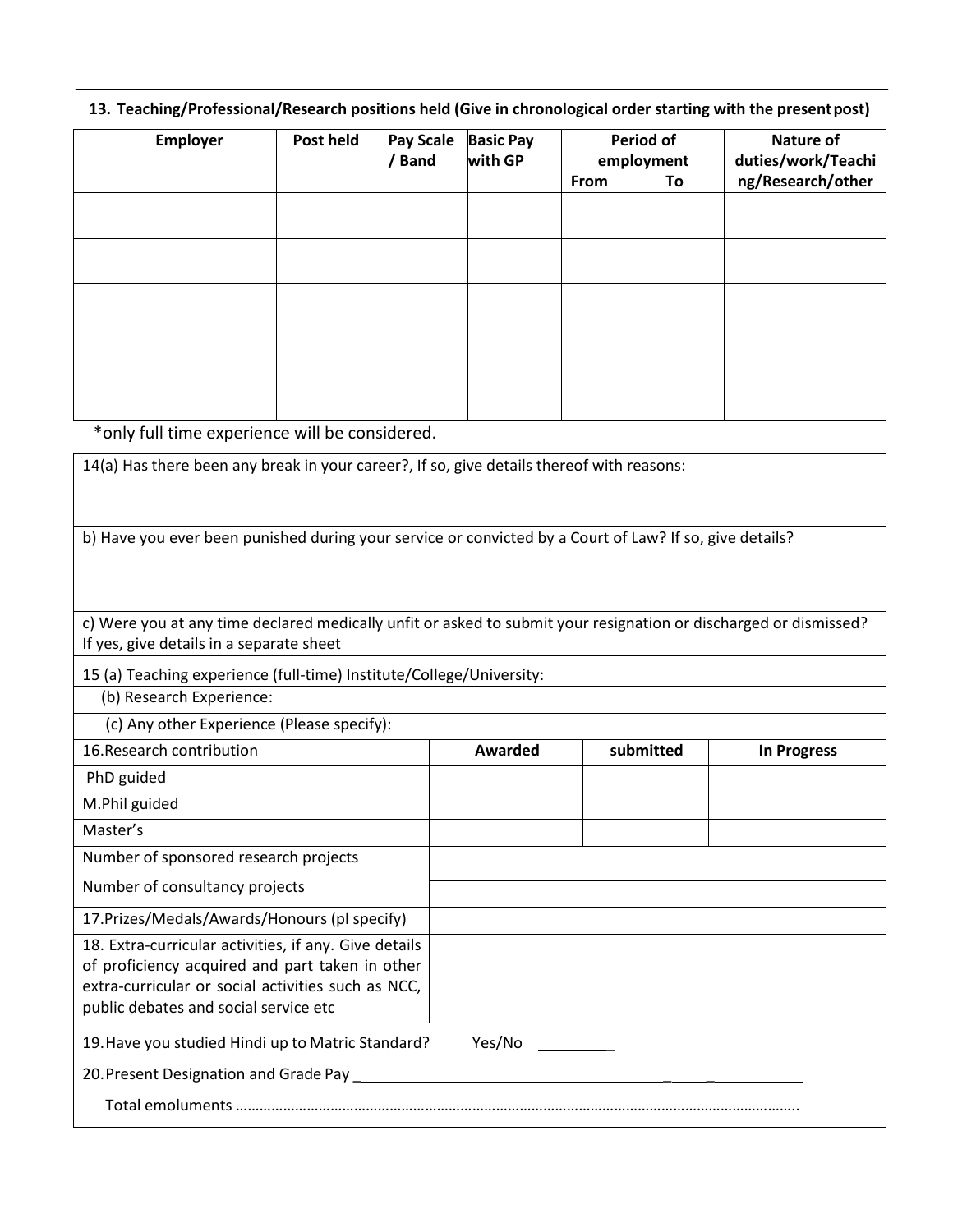### **21. a) Published Research Papers in Peer-Reviewed or UGC listed Journals** (attach proofs)

| Sr. | Title with page nos.<br>and date of<br>publication | Journal | ISSN/<br><b>ISBN No</b> | Whether<br>peer<br>reviewed, | Impact<br>Factor as per<br>Thomson<br><b>Reuters list</b> | $No. of co-$<br>authors | Whether<br>You are main<br>Author? | Journal listed in<br>UGC list or not?<br>Give number |
|-----|----------------------------------------------------|---------|-------------------------|------------------------------|-----------------------------------------------------------|-------------------------|------------------------------------|------------------------------------------------------|
|     |                                                    |         |                         |                              |                                                           |                         |                                    |                                                      |
|     |                                                    |         |                         |                              |                                                           |                         |                                    |                                                      |
|     |                                                    |         |                         |                              |                                                           |                         |                                    |                                                      |
|     |                                                    |         |                         |                              |                                                           |                         |                                    |                                                      |
|     |                                                    |         |                         |                              |                                                           |                         |                                    |                                                      |

### **b) Publication other than Research Papers** (attach proofs)

| Sr. | <b>Book Authored/Chapter</b><br>Authored/ Editor of Book (any<br>other pl specify) | <b>Publisher</b> | International/<br><b>National</b> | <b>ISSN/ ISBN No</b> | No. of co-<br>authors | Whether you are<br>the main author |
|-----|------------------------------------------------------------------------------------|------------------|-----------------------------------|----------------------|-----------------------|------------------------------------|
|     |                                                                                    |                  |                                   |                      |                       |                                    |
|     |                                                                                    |                  |                                   |                      |                       |                                    |
|     |                                                                                    |                  |                                   |                      |                       |                                    |

### **22. RESEARCH AND ACADEMIC CONTRIBUTIONS** (Applicable to *Professors & Associate Professor only*)

The Applicants applying for the post of Professor/Associate Professor are required to fill in the details pertaining to Academic/ Research score in the prescribed form Part B attached herewith. Guidelines for calculation of Academic/Research Score are also mentioned therein.

**23.** Give name, designation and address of three references not related to you.

References should be of persons with or under whom you have worked or who have intimated knowledge of your work.

 $\mathcal{L} = \mathcal{L} \times \mathcal{L}$  , where  $\mathcal{L} = \mathcal{L} \times \mathcal{L}$  , where  $\mathcal{L} = \mathcal{L} \times \mathcal{L}$  , where  $\mathcal{L} = \mathcal{L} \times \mathcal{L}$ 

\_ \_ \_

\_ \_ \_

 $\mathcal{L} = \mathcal{L} \times \mathcal{L}$  , where  $\mathcal{L} = \mathcal{L} \times \mathcal{L}$  , where  $\mathcal{L} = \mathcal{L} \times \mathcal{L}$  , where  $\mathcal{L} = \mathcal{L} \times \mathcal{L}$ 

(i)

(ii)

(iii)

**24.** List of Enclosures:

It is certified that the foregoing information given by me is correct and true to the best of my knowledge and belief and no material information has been concealed. Further, I am aware of the fact that if the information given above is found incorrect or false at any stage, I am liable to be punished.

Date…………….. **Signature of the Candidate** 

**(Note- Candidates may use additional sheets, wherever required, to furnish complete information)**

\_ \_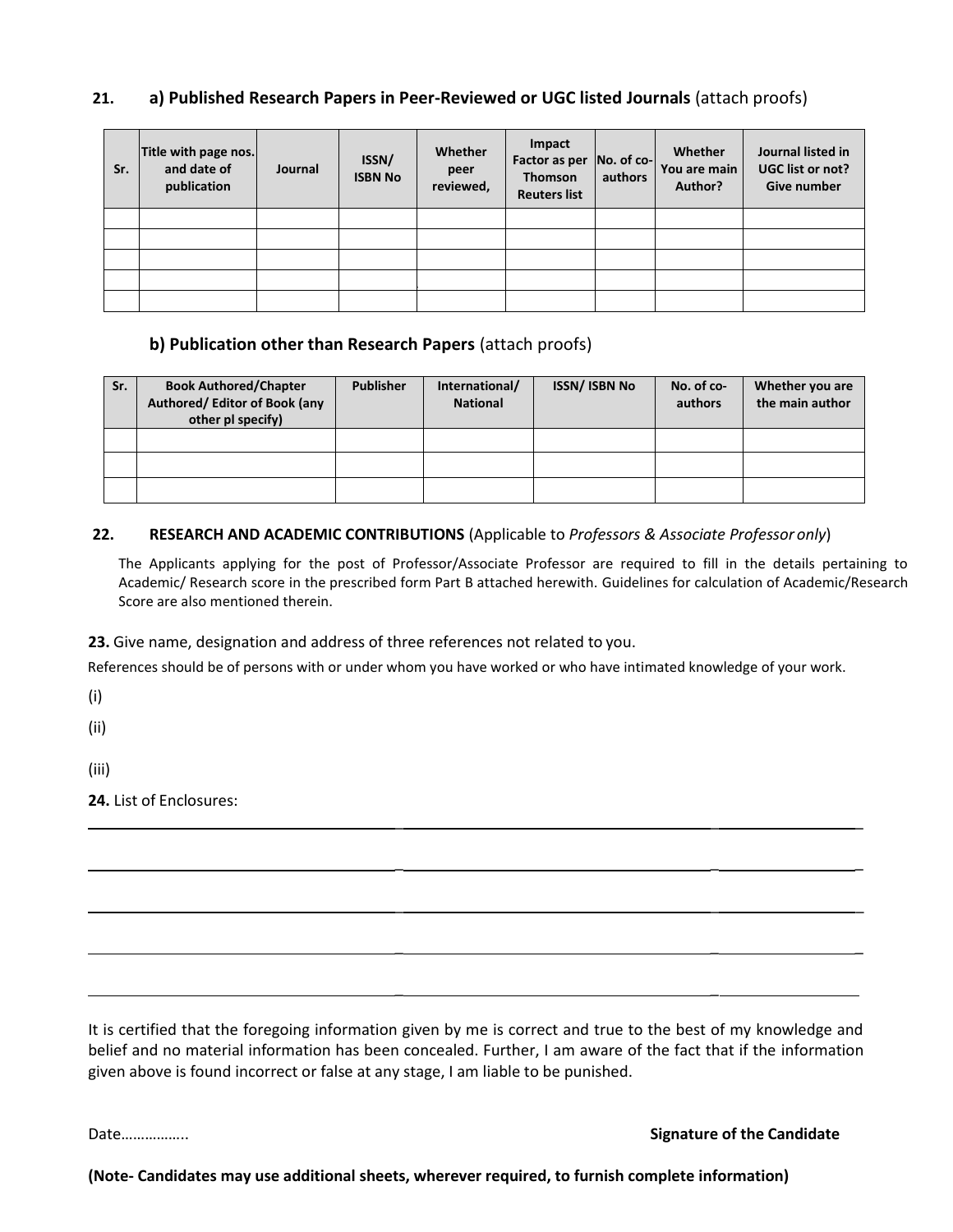### **No Objection Certificate (For employed candidates)**

This is to certify that the institute/ college/ university has no objection if Mr./Mrs./Dr ………..

……………………………….. S/o, D/o Mr. / Dr. ……………………………………… is appointed by the YMCA University of Science & Technology, Faridabad. His/ her work and conduct at this place is ……………………………… as per the records. He/ she bears a ………………………………….Character.

> Head of Institute/ College /University with Seal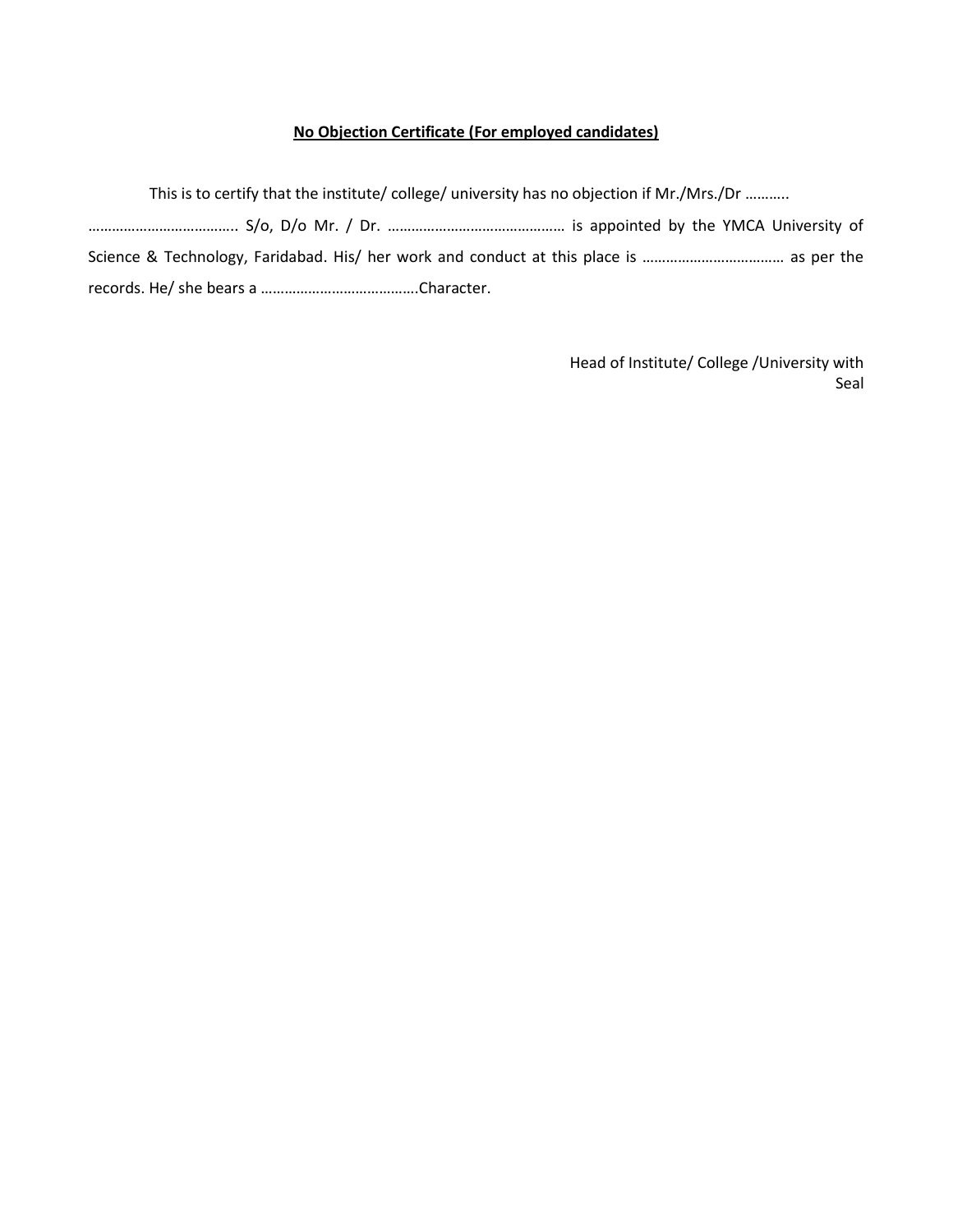# *Part- B*

*(Academic/Research score Performa for the post of Professor/Associate professor)* 

# 1. **Published Research Papers in Peer-Reviewed or UGC listed Journals**

| S.<br>No. | Title with page<br>nos. and date of<br>publication  | <b>Journal</b> | <b>ISSN/</b><br><b>ISBN No</b> | Whether<br>peer<br>reviewed, | Impact<br>Factor as per<br><b>Thomson</b><br><b>Reuters list</b> | No. of<br>$CO-$<br>authors | You are<br>main<br>Author? | $\mathcal{L}$   Whether   $\vert$   $\vert$   $\vert$   $\vert$   $\vert$   $\vert$   $\vert$   $\vert$   $\vert$   $\vert$   $\vert$   $\vert$   $\vert$   $\vert$   $\vert$   $\vert$   $\vert$   $\vert$   $\vert$   $\vert$   $\vert$   $\vert$   $\vert$   $\vert$   $\vert$   $\vert$   $\vert$   $\vert$   $\vert$<br>in UGC list<br>or not? | <b>Score</b> |  |
|-----------|-----------------------------------------------------|----------------|--------------------------------|------------------------------|------------------------------------------------------------------|----------------------------|----------------------------|-----------------------------------------------------------------------------------------------------------------------------------------------------------------------------------------------------------------------------------------------------------------------------------------------------------------------------------------------------|--------------|--|
|           |                                                     |                |                                |                              |                                                                  |                            |                            |                                                                                                                                                                                                                                                                                                                                                     |              |  |
|           |                                                     |                |                                |                              |                                                                  |                            |                            |                                                                                                                                                                                                                                                                                                                                                     |              |  |
|           | (Note: Enclose all relevant documents in sequence). |                |                                |                              |                                                                  |                            |                            |                                                                                                                                                                                                                                                                                                                                                     |              |  |

 **(Note: Enclose all relevant documents in sequence).** 

### 2. **Publication other than Research Papers**

**(a)** Text/Reference, Books Published by International/National Publishers or State/Central Govt. Publications/Local Publishers with ISBN/ISSN number/Chapters published in Books / Edited Books with ISBN/ISSN number

| S.<br>No. | <b>Book Authored/Chapter</b><br><b>Authored/Editor of</b><br><b>Book</b> | Publisher                                          | International/<br><b>National</b> | ISSN/<br><b>ISBN No</b> | No. of<br>$CO-$<br>authors | <b>Whether you</b><br>are the main<br>author | <b>Score</b> |  |  |  |
|-----------|--------------------------------------------------------------------------|----------------------------------------------------|-----------------------------------|-------------------------|----------------------------|----------------------------------------------|--------------|--|--|--|
|           |                                                                          |                                                    |                                   |                         |                            |                                              |              |  |  |  |
|           |                                                                          |                                                    |                                   |                         |                            |                                              |              |  |  |  |
|           |                                                                          | (Note: Enclose all relevant documents in sequence) |                                   |                         |                            |                                              |              |  |  |  |

**b) Translation works in Indian and Foreign Languages by qualified faculties:**  Provide requisite details along with documentary proofs

### 3. **Creation of ICT mediated Teaching Learning pedagogy and content and development of new and innovative courses and curricula**

# **a) Development of Innovative pedagogy**

Provide details including innovative aspect, accepted/adopted by Agency with proofs

# **b) Design of new curricula and courses**

 Provide details including curricula/course details, accepted/adopted by Agency with proofs

# **c) MOOCs:**

# **i) Development of complete MOOCs in 4 quadrants (4 credit course) (In case of lesser credits 5 marks/ credit)**

| S.<br>No. | Name of the Course (MOOC)                                                                                                  | Published on<br>(with date) | quadrant with<br>credit | Source (web<br>address/link) | <b>Score</b> |
|-----------|----------------------------------------------------------------------------------------------------------------------------|-----------------------------|-------------------------|------------------------------|--------------|
|           |                                                                                                                            |                             |                         |                              |              |
|           |                                                                                                                            |                             |                         |                              |              |
|           |                                                                                                                            |                             |                         |                              |              |
|           | $\Delta$ Let $\Gamma$ and $\Gamma$ and $\Gamma$ and $\Gamma$ are also and $\Gamma$ are also associated the set of $\Gamma$ |                             |                         |                              |              |

(Note: Enclose all relevant documents in sequence)

# ii) **MOOCs (developed in 4 quadrant) per module/ lecture**

| S.<br>No. | Name of the Course (MOOC)                          | Published on<br>(with date) | Module/lecture | Source (web<br>address/link) | <b>Score</b> |
|-----------|----------------------------------------------------|-----------------------------|----------------|------------------------------|--------------|
|           |                                                    |                             |                |                              |              |
|           |                                                    |                             |                |                              |              |
|           |                                                    |                             |                |                              |              |
|           | (Note: Enclose all relevant documents in sequence) |                             |                |                              |              |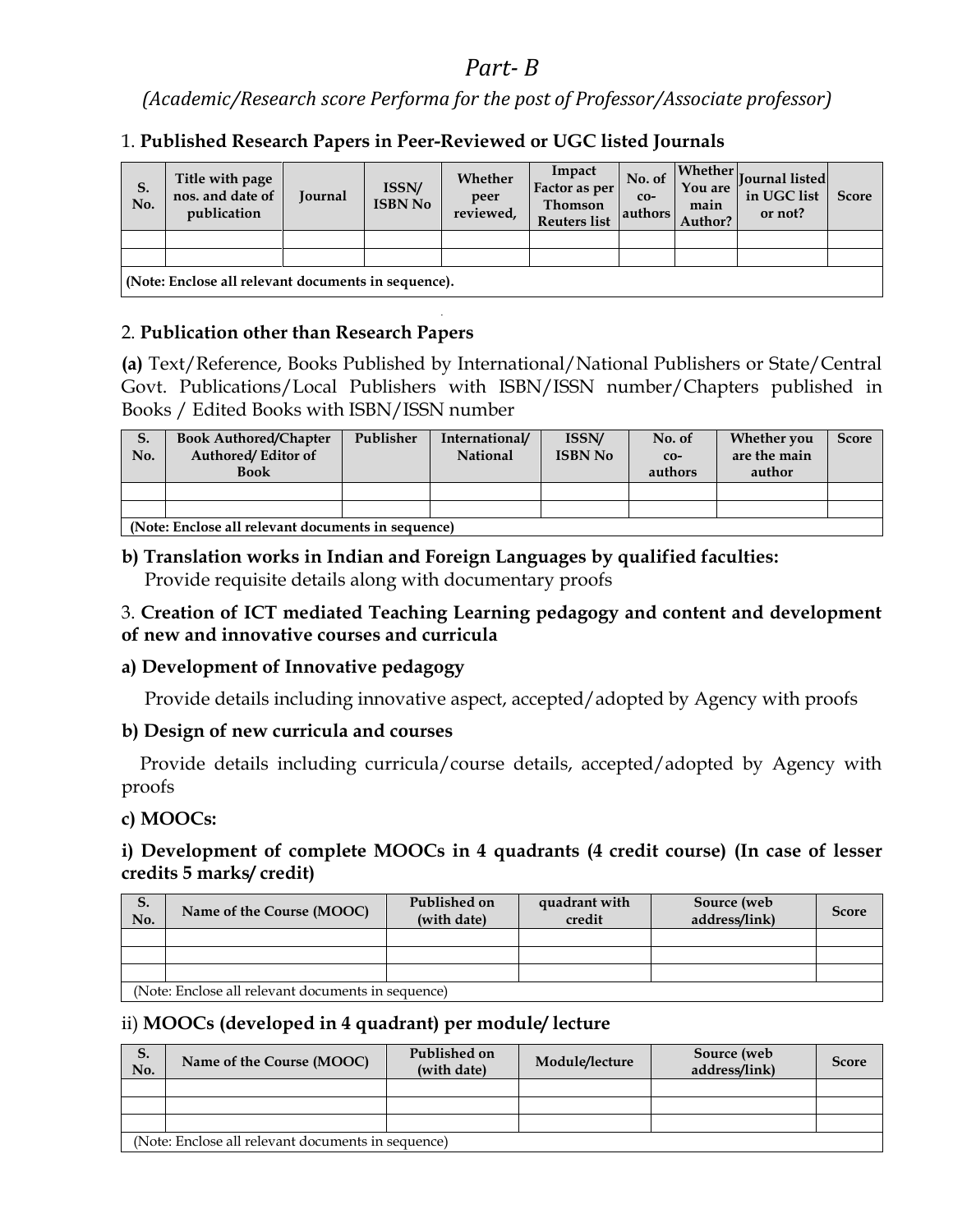### iii) **Content writer/ subject matter expert for each module of MOOCs (at least one quadrant)**

| ⊃.<br>No. | Content/subject of expertise                       | Module of MOOCs | quadrant | <b>Score</b> |  |  |  |  |
|-----------|----------------------------------------------------|-----------------|----------|--------------|--|--|--|--|
|           |                                                    |                 |          |              |  |  |  |  |
|           |                                                    |                 |          |              |  |  |  |  |
|           | (Note: Enclose all relevant documents in sequence) |                 |          |              |  |  |  |  |

# iv) **Course Coordinator for MOOCs (4 credit course)(In case of MOOCs of lesser credits 2 marks/ credit)**

# **S.**  No. **Course (MOOC) of coordination** Credit Score **Credit** Score **Score Score Score Score Score Score Score Score Score Score Score Score Score Score Score Score Score Score Score Score**

(Note: Enclose all relevant documents in sequence)

### **d) E-Content:-**

# i) **Development of e-Content in 4 quadrants for a complete course/ e-book**

| S.<br>No. | Title of e-learning content<br>developed by the applicant                            | Name of Course/e-<br><b>Book</b> | Published on<br>(with date) | Source (web<br>address/link) | <b>Score</b> |  |  |  |  |
|-----------|--------------------------------------------------------------------------------------|----------------------------------|-----------------------------|------------------------------|--------------|--|--|--|--|
|           |                                                                                      |                                  |                             |                              |              |  |  |  |  |
|           |                                                                                      |                                  |                             |                              |              |  |  |  |  |
|           |                                                                                      |                                  |                             |                              |              |  |  |  |  |
|           | Note: A proof of upload on website of Grant Agency to be provided for consideration. |                                  |                             |                              |              |  |  |  |  |
|           | (Note: Enclose all relevant documents in sequence)                                   |                                  |                             |                              |              |  |  |  |  |

### **ii) e-Content (developed in 4 quadrants) per module**

| S.<br>No. | Title of the e-content<br>/material developed                                                                                                                                                                                                                                                                           | Name of the course/e-<br>book for which<br>module is developed | Published on<br>(with date) | Source (web<br>address/link) | Number of<br>Module | <b>Score</b> |  |  |  |
|-----------|-------------------------------------------------------------------------------------------------------------------------------------------------------------------------------------------------------------------------------------------------------------------------------------------------------------------------|----------------------------------------------------------------|-----------------------------|------------------------------|---------------------|--------------|--|--|--|
|           |                                                                                                                                                                                                                                                                                                                         |                                                                |                             |                              |                     |              |  |  |  |
|           |                                                                                                                                                                                                                                                                                                                         |                                                                |                             |                              |                     |              |  |  |  |
|           |                                                                                                                                                                                                                                                                                                                         |                                                                |                             |                              |                     |              |  |  |  |
|           | Note: A proof of upload on website of Grant Agency to be provided for consideration.<br>$\sim$ . The set of the set of the set of the set of the set of the set of the set of the set of the set of the set of the set of the set of the set of the set of the set of the set of the set of the set of the set of the s |                                                                |                             |                              |                     |              |  |  |  |

(Note: Enclose all relevant documents in sequence)

# **iii) Contribution to development of e-content module in complete course/ paper/e-book (at least one quadran**t)

| S.<br>No.                                                                                                                                              | Name of the course/paper/e-<br>book for which module is<br>developed | Details of<br>contribution to<br>development | Published on<br>(with date) | Source (web<br>address/link) | Number of<br>Module | <b>Score</b> |  |  |
|--------------------------------------------------------------------------------------------------------------------------------------------------------|----------------------------------------------------------------------|----------------------------------------------|-----------------------------|------------------------------|---------------------|--------------|--|--|
|                                                                                                                                                        |                                                                      |                                              |                             |                              |                     |              |  |  |
|                                                                                                                                                        |                                                                      |                                              |                             |                              |                     |              |  |  |
|                                                                                                                                                        |                                                                      |                                              |                             |                              |                     |              |  |  |
| Note: A proof of upload on website of Grant Agency to be provided for consideration.<br>$(N_{\text{obs}})$ Englace all velocent decuments in equipment |                                                                      |                                              |                             |                              |                     |              |  |  |

(Note: Enclose all relevant documents in sequence)

# **iv) Editor of e-content for complete course/ paper/ e-book**

| ⊃.<br>No. | Title of course/paper/e-book edited | Published on<br>(with date) | Source (web address/link) | Score |
|-----------|-------------------------------------|-----------------------------|---------------------------|-------|
|           |                                     |                             |                           |       |
|           |                                     |                             |                           |       |
|           | Enclose all relevant documents      |                             |                           |       |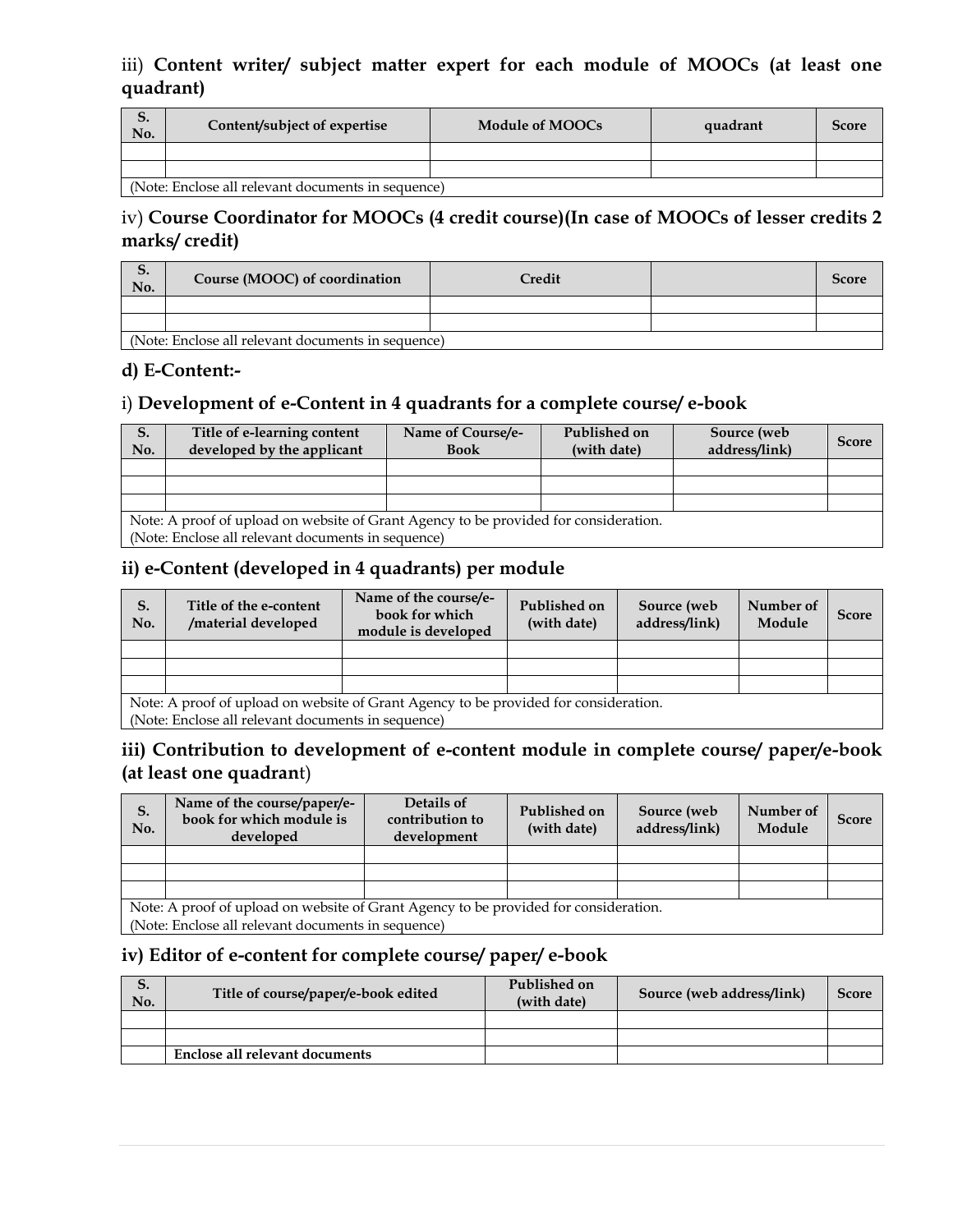### **4 (a) Research Guidance**

| S.<br>No. | Degree                    | <b>Number</b><br>Enrolled | <b>Thesis Submitted</b><br>(with date) | Degree awarded<br>(with date) | <b>Score</b> |
|-----------|---------------------------|---------------------------|----------------------------------------|-------------------------------|--------------|
|           | M. Phil./PG dissertation* |                           | N/A                                    |                               |              |
|           | Ph. D.                    |                           |                                        |                               |              |

**\*Note: Only awarded will be considered. (Note: Enclose all relevant documents in sequence)** 

# (b) **Research Projects Completed:**

| S.<br>No. | <b>Title of Research</b><br>Project (with<br>specific period) | <b>Funding Agency</b> | Independent<br>or Joint | Grant/Amount<br>Mobilized (Rs.<br>Lakhs) | Whether you<br>are PI/Co-PI? | <b>Score</b> |  |  |
|-----------|---------------------------------------------------------------|-----------------------|-------------------------|------------------------------------------|------------------------------|--------------|--|--|
|           |                                                               |                       |                         |                                          |                              |              |  |  |
|           |                                                               |                       |                         |                                          |                              |              |  |  |
|           | Note: Enclose all relevant documents in sequence              |                       |                         |                                          |                              |              |  |  |

### (c) **Research Projects Ongoing:**

| S.<br>No. | <b>Title of Research Project</b><br>(with specific period) | Funding<br>Agency | Independe<br>nt or Joint | Grant/Amount<br>Mobilized (Rs.<br>Lakhs) | <b>Whether you</b><br>are PI/Co-PI? | <b>Score</b> |  |  |
|-----------|------------------------------------------------------------|-------------------|--------------------------|------------------------------------------|-------------------------------------|--------------|--|--|
|           |                                                            |                   |                          |                                          |                                     |              |  |  |
|           |                                                            |                   |                          |                                          |                                     |              |  |  |
|           | Note: Enclose all relevant documents in sequence           |                   |                          |                                          |                                     |              |  |  |

# (d) **Consultancy**

| S.<br>No. | <b>Title of consultancy Project</b><br>(with specific period/date) | Funding<br>Agency | <b>Amount Mobilized</b><br>(Rs. Lakhs) | Whether you are the<br>Main/co-consultant | <b>Status</b><br>Ongoing/<br>Completed | <b>Score</b> |  |
|-----------|--------------------------------------------------------------------|-------------------|----------------------------------------|-------------------------------------------|----------------------------------------|--------------|--|
|           |                                                                    |                   |                                        |                                           |                                        |              |  |
|           |                                                                    |                   |                                        |                                           |                                        |              |  |
|           | Note: Enclose all relevant documents in sequence                   |                   |                                        |                                           |                                        |              |  |

### 5 (a) **Patents**

- **i) Details of International Patent:** (Attach proof)
- **ii) Details of National patent:** (Attach proof)

**b)\*Policy Document (Submitted to an International body/organization like UNO/ UNESCO / World Bank/ International Monetary Fund etc. or Central Government or State Government):** 

| S.<br>No. | Title of the document<br>submitted                 | Agency/Body/Organisation<br>to which it is submitted | Period | International/Nation<br>al/State level | <b>Score</b> |  |  |  |
|-----------|----------------------------------------------------|------------------------------------------------------|--------|----------------------------------------|--------------|--|--|--|
|           |                                                    |                                                      |        |                                        |              |  |  |  |
|           |                                                    |                                                      |        |                                        |              |  |  |  |
|           | (Note: Enclose all relevant documents in sequence) |                                                      |        |                                        |              |  |  |  |

### **c) Awards/ Fellowship:**

| S.<br>No. | Title of the<br>Fellowships/Awards<br>with date    | Period | <b>Awarding Agency</b> | <b>Whether Fellowships/Awards is</b><br>International/National/State<br>(from academic bodies/<br>associations) | Score |  |  |  |
|-----------|----------------------------------------------------|--------|------------------------|-----------------------------------------------------------------------------------------------------------------|-------|--|--|--|
|           |                                                    |        |                        |                                                                                                                 |       |  |  |  |
|           |                                                    |        |                        |                                                                                                                 |       |  |  |  |
|           |                                                    |        |                        |                                                                                                                 |       |  |  |  |
|           | (Note: Enclose all relevant documents in sequence) |        |                        |                                                                                                                 |       |  |  |  |